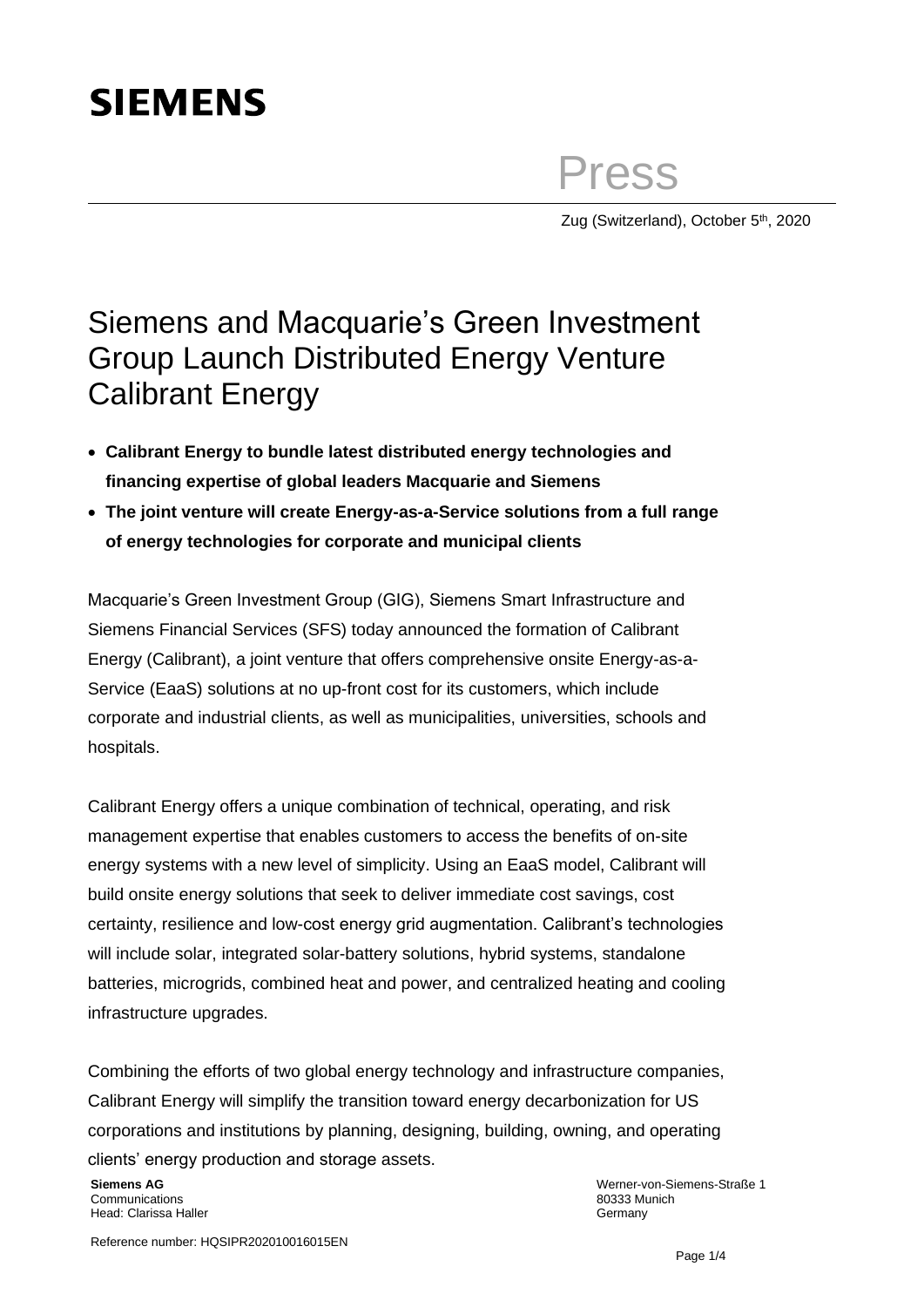**Siemens AG** Press Release

"Many companies and institutions are embarking on a green transition in their energy strategies to take advantage of lower cost, lower emissions and increased resilience. Due to our shared vision and complementary expertise, GIG viewed Siemens as the ideal partner in forming Calibrant Energy to work closely with clients to deliver simple, customized, fully managed energy solutions," said Chris Archer, GIG's Head of Americas. "With industry-leading technology, deep sector expertise and flexible financing capabilities, Calibrant is well positioned to be a transformative leader in distributed energy and accelerate the transition toward a greener economy."

Calibrant will deliver fully integrated and managed energy solutions that can be deployed at scale, including taking on up-front capital investment. Employing bestin-class solutions and drawing from the broadest and deepest product set in the industry, Calibrant will feature the latest energy solutions from Siemens, as well as leading products from across the industry.

"Calibrant Energy is laying the foundation to respond to the changing financial market conditions and demand for sustainable infrastructure and clean energy projects," said John Kovach, Head of Energy & Performance Services Americas, Siemens Smart Infrastructure. "With this launch, we continue to deliver on our commitment to society by driving sustainability and customer choice in grid edge technologies."

"This venture is about making it simple for the customer, while also leveraging a growing set of technologies and applications around distributed energy," said Greg Callman, Global Head of Energy Technology at Macquarie Capital. "Crafting a simple and compelling customer solution requires a combination of discipline and innovation, and Calibrant is purpose built."

"As an experienced investor in energy and infrastructure initiatives throughout the United States, SFS has been a pioneer in providing flexible financing solutions for the advancement of distributed energy projects," said Anthony Casciano, CEO, Siemens Financial Services, Inc. "Combining Siemens' innovative technology solutions and – together with GIG – adding our own financing and risk management expertise, Calibrant Energy will help enable customers to obtain resilient low-cost energy and meet sustainability goals with no up-front cost."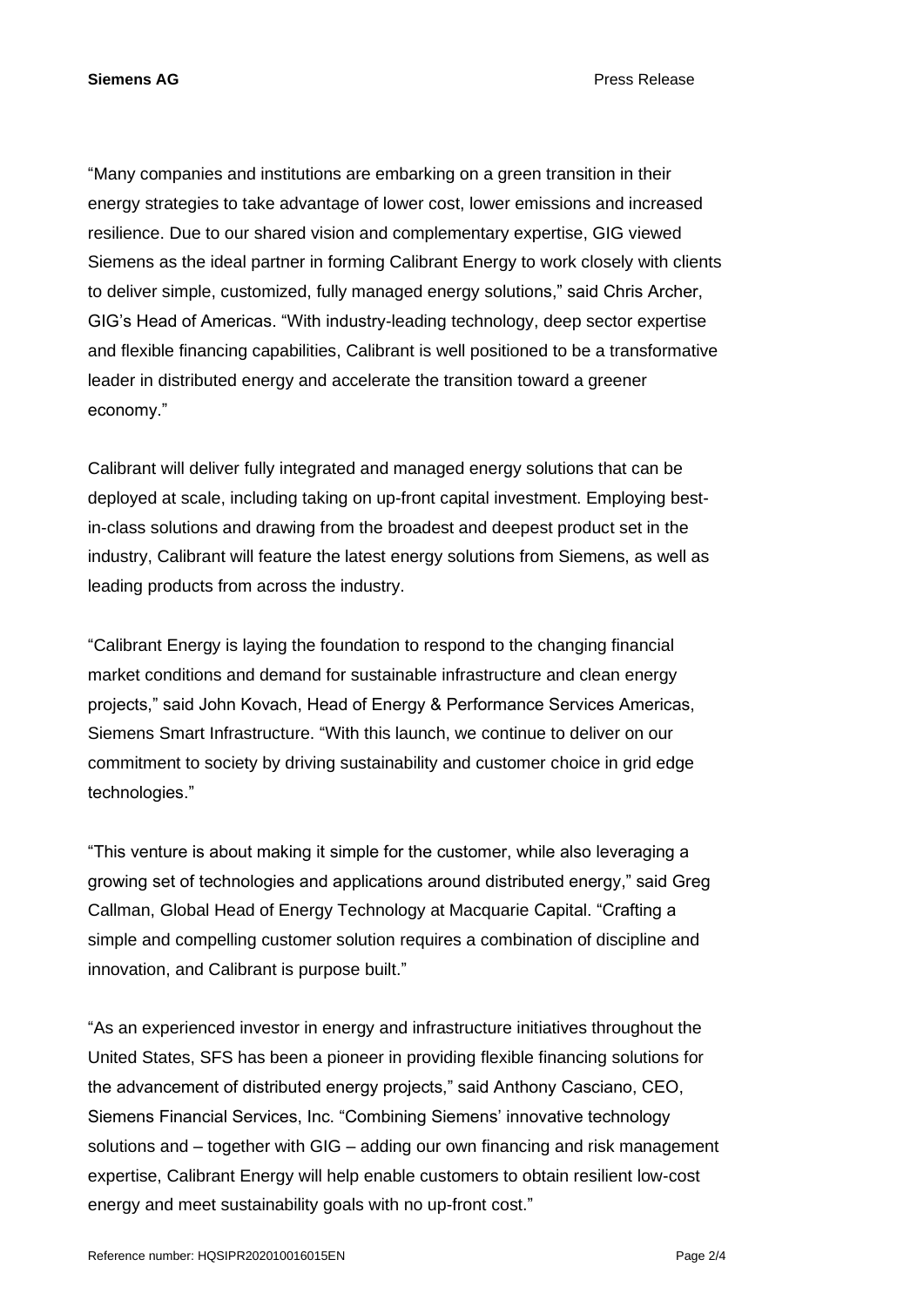This press release can be found at <https://sie.ag/3ikHe2y>

For more information on Siemens Smart Infrastructure, please see [www.siemens.de/smart-infrastructure](http://www.siemens.de/smart-infrastructure)

For more information on Siemens Financial Services, please see [www.siemens.com/finance](http://www.siemens.com/finance)

## **Contact for journalists:** Heidi Fleissner Phone: +49 (173) 7383392 E-mail: [heidi.fleissner@siemens.com](mailto:heidi.fleissner@siemens.com)

## Follow us on Twitter:

[www.twitter.com/siemens\\_press](http://www.twitter.com/siemens_press) and [www.twitter.com/SiemensInfra](http://www.twitter.com/SiemensInfra)

**Calibrant Energy** is a total energy partner that simplifies the transition toward energy decarbonization and decentralization. Calibrant Energy creates smart energy solutions for companies and institutions by integrating the latest energy technologies with adaptive financing. Calibrant Energy brings together two global innovators in energy, Siemens and Macquarie's Green Investment Group, to deliver distributed energy solutions that help achieve commercial, sustainability and strategic goals. Calibrant Energy's mission is to provide reliable, high-quality, and transformational energy solutions with end to end services.

**Green Investment Group (GIG)** is a specialist developer, sponsor and investor with a mission to accelerate the transition to a greener global economy. GIG supports the growth of the global green economy by making new green infrastructure investments and developing new projects. Working across the full project lifecycle, including earlystage development, GIG offers clients and partners expertise in principal investment, project and portfolio management, advisory services and access to flexible capital. GIG is part of Macquarie Group, a diversified financial group providing clients with asset management and finance, banking, advisory and risk and capital solutions across debt, equity and commodities.

**Siemens Smart Infrastructure (SI)** is shaping the market for intelligent, adaptive infrastructure for today and the future. It addresses the pressing challenges of urbanization and climate change by connecting energy systems, buildings and industries. SI provides customers with a comprehensive end-to-end portfolio from a single source – with products, systems, solutions and services from the point of power generation all the way to consumption. With an increasingly digitalized ecosystem, it helps customers thrive and communities progress while contributing toward protecting the planet. SI creates environments that care. Siemens Smart Infrastructure has its global headquarters in Zug, Switzerland, and has around 72,000 employees worldwide.

**Siemens AG** (Berlin and Munich) is a global technology powerhouse that has stood for engineering excellence, innovation, quality, reliability and internationality for more than 170 years. Active around the world, the company